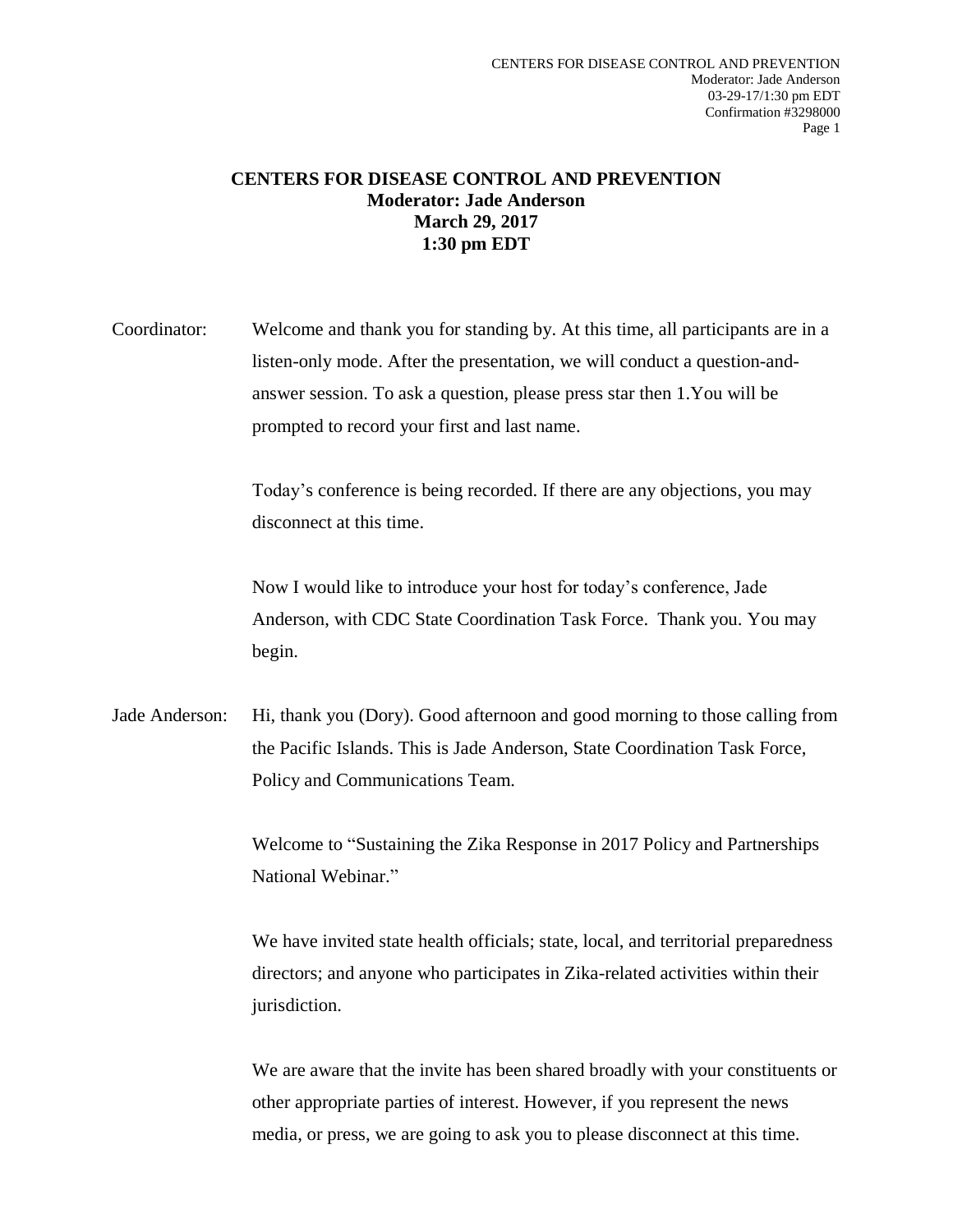Today's discussion has been structured for state and local public health participation. The intent of today's webinar is to provide a partnership overview session on the following Zika preparedness and response activities.

A functional two-way discussion will follow today's session. Following today's webinar, there will be 3 remaining subsequent sessions on the following functional areas. Please note, the Pregnancy and Birth Defects webinar will also take place today from 3 o'clock until 4 o'clock Eastern Daylight Time.

Tomorrow we have scheduled the Blood Safety Task Force webinar and Medical Investigations webinar. You should have received invites for those as well.

Please keep in mind, we will continue to update our guidance as we learn more through science. You can always access the most recent information on CDC's Zika website.

After today's webinar and question-and-answer segment, if you have additional questions, please feel free to email us at preparedness@cdc.gov. Again, that's preparedness  $@cdc.gov$ .

Today, Melody Stevens will be the subject matter expert representing the Zika Partnerships Team. Melody leads the public-private partnerships team for CDC's Zika response.

She joined the response last January and has worked closely with the CDC Foundation, an independent, not-for-profit establishment to help CDC forge public-private partnerships to enable the agency to do more, faster.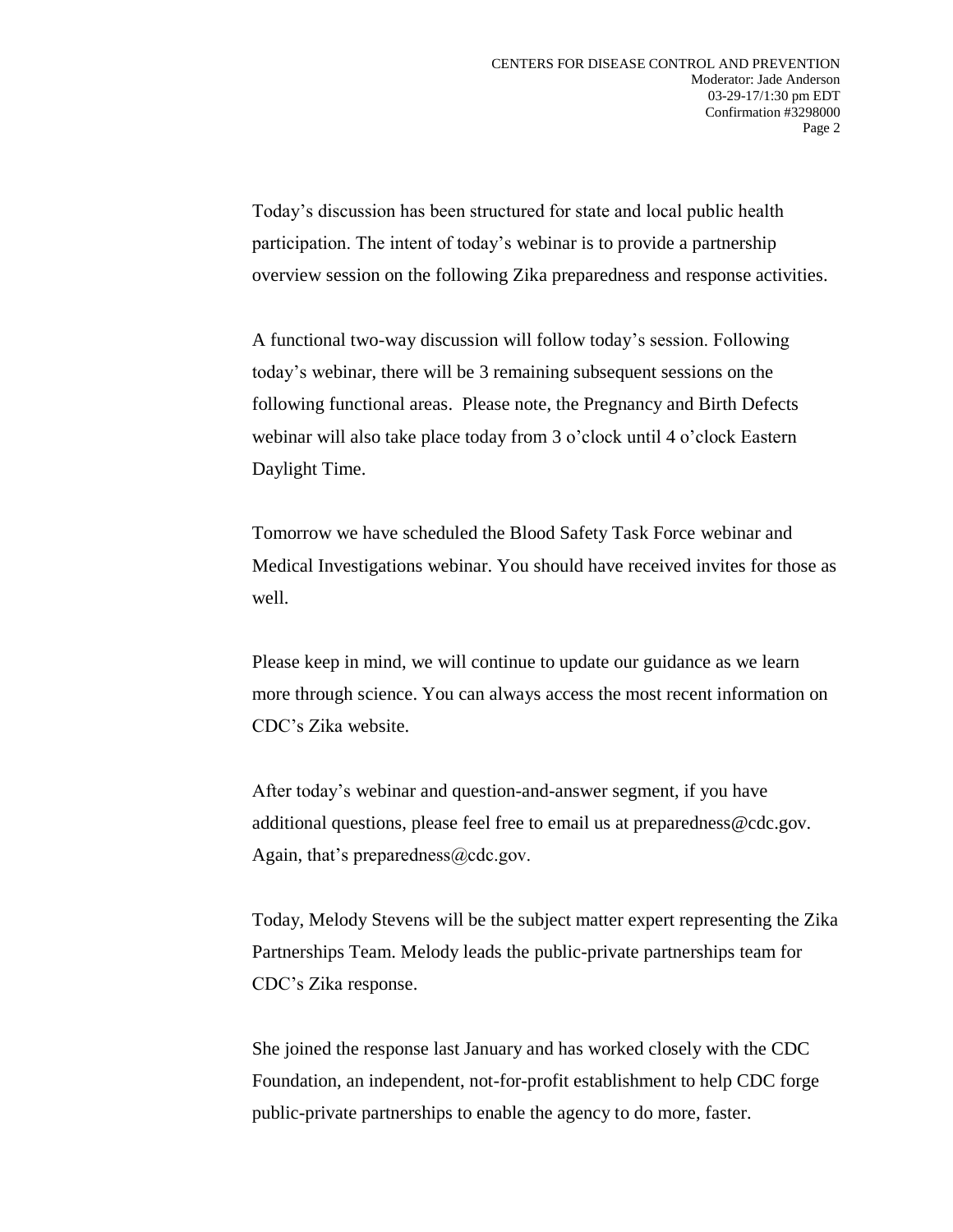In her role here at CDC, Melody is the Deputy Associate Director for Strategic Partnerships at CDC's National Center on Birth Defects and Developmental Disabilities.

She has 14 years of experience in various roles within the center, working to assure babies are born healthy, children reach their potential, and everyone thrives. Melody, I'll turn it over to you.

Melody Stevens: Thank you very much and thank you for having me today. It's a pleasure to have the opportunity to talk with you about the work of the Partnerships Team within the Zika response.

> I'm going to walk through - we're now on the "Leveraging Public-Private Partnerships" title slide. I'm going to advance to the next slide.

> I'm going to walk through the role of the Partnerships Team, some of our contributions, explain our relationship with the CDC Foundation, describe some of their work, and highlight some possible resources.

But first, I wanted to take a quick glance at some of the numbers as it relates to Public-Private Partnerships' work within the Zika response.

To date, the team has supported, in collaboration with CDC Foundation, the distribution of 31,268 Zika prevention kits across the territories; we have 803 bed nets that are being distributed across Puerto Rico; (we) have worked with the Foundation to build more than 40 public-private partnerships united to fight Zika; (we) have 83 chain pharmacies that are distributing materials around Zika prevention in Puerto Rico and have collaborated with state health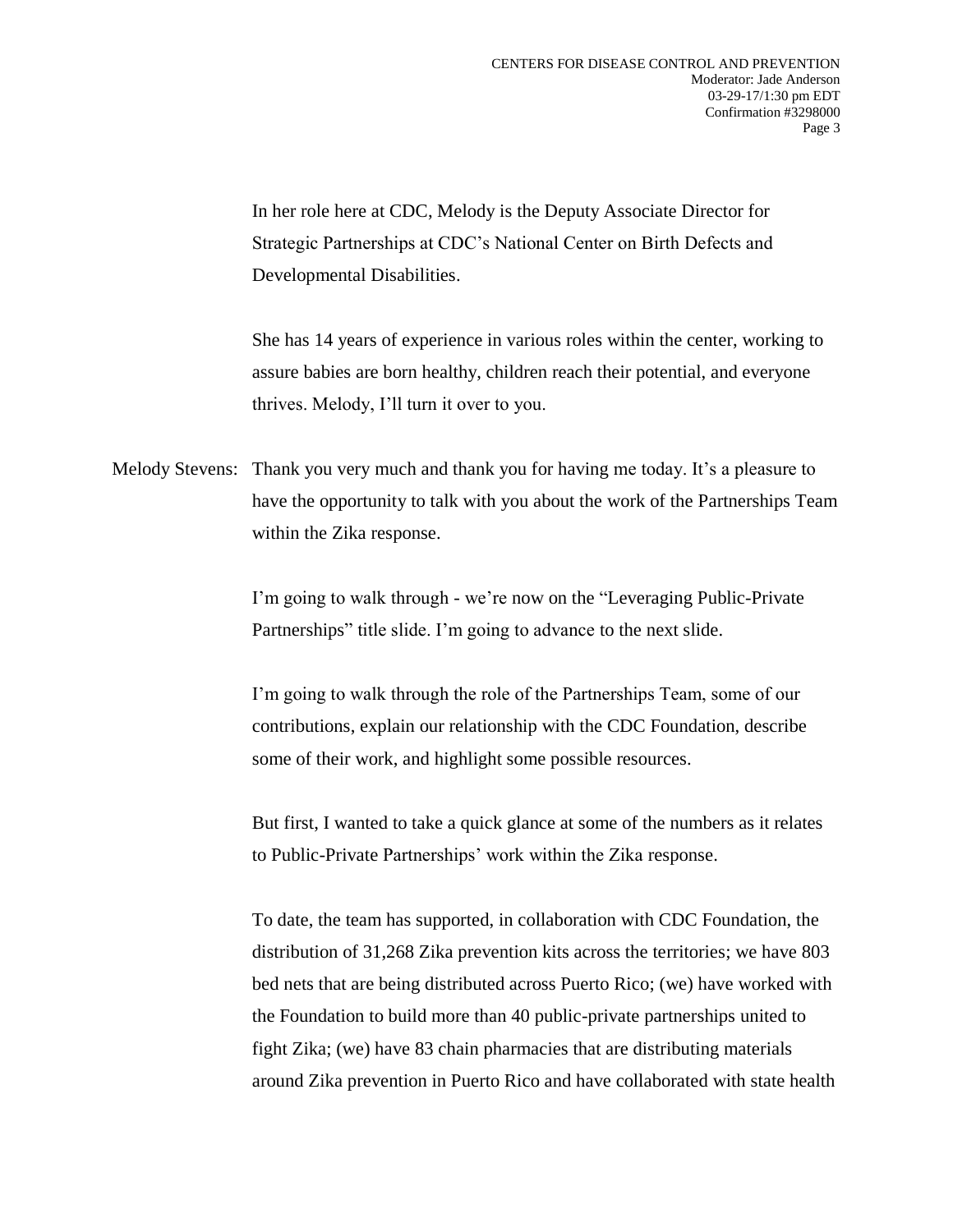departments, (and) state and local health departments to conduct 8 Zika Action Days.

Public-private partnerships are defined as relationships between CDC and the private sector, not legally binding, where the skills and assets are shared to improve the public's health, and each partner shares the risks and rewards. Next slide.

As I mentioned, I'm going to walk through some of the key areas that are listed here. And I'm going to spend a little time on the Zika Prevention Kit model and the Pharmacy model that was built as a public-private partnership to support Zika Prevention Kit distribution. Next slide.

First, one important policy note. CDC has been given authority to receive outside gifts directly and has been encouraged to build public-private partnerships. And this authority was granted in 1983 with the recognition that public-private partnerships, particularly in an emergency response, are extremely helpful to the agency.

They help us to do more with less. They help us to build on the capacity of others and to leverage collective action. They improve our performance and help us to realize cost savings.

In FY 16, CDC accepted about \$15 million in direct gifts and \$9 million in gifts through the CDC Foundation.

It's important to note that the \$9 million through the CDC Foundation are resources that came in to support public health programs at CDC directly from the Foundation.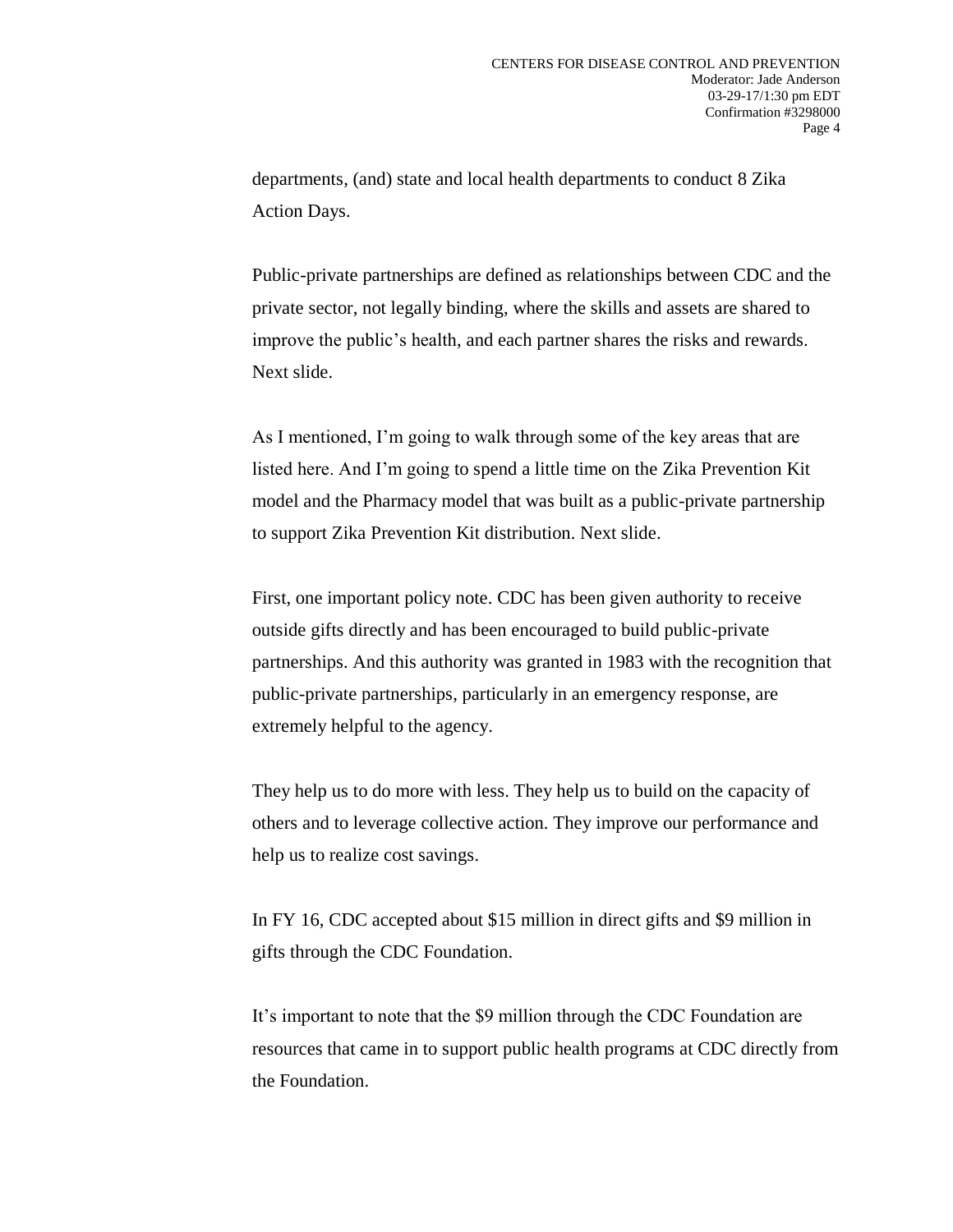All of these numbers are available on line on CDC's public health - publicprivate partnerships web page. Next slide.

I want to talk a little bit now about the critical role of the CDC Foundation. Many of you may be aware that CDC has a Foundation. Many federal agencies have them.

It was established by Congress and is an independent, not-for-profit organization that helps CDC to do more - faster - by connecting CDC with private-sector organizations and individuals that can help to build public health programs.

And since 1995, CDC Foundation has raised over \$662 million in support of the CDC's initiatives and launched over 900 programs worldwide. Next slide.

CDC Foundation has worked closely with the Partnerships Team, and in support of Zika, has secured a record amount of resources to support the fight. The 40+ powerful public-private partnerships - public-private partnerships help us to drive this work forward.

The amount of resources brought in are about \$9.9 million in cash, at this point, and tens of millions in-kind commitments from everything from repellent, to bed nets, to a variety of *pro bono* services.

In comparison to other work that the Foundation (does) in (an) emergency response settings, this response represents some of the largest amounts of inkind donations received ever.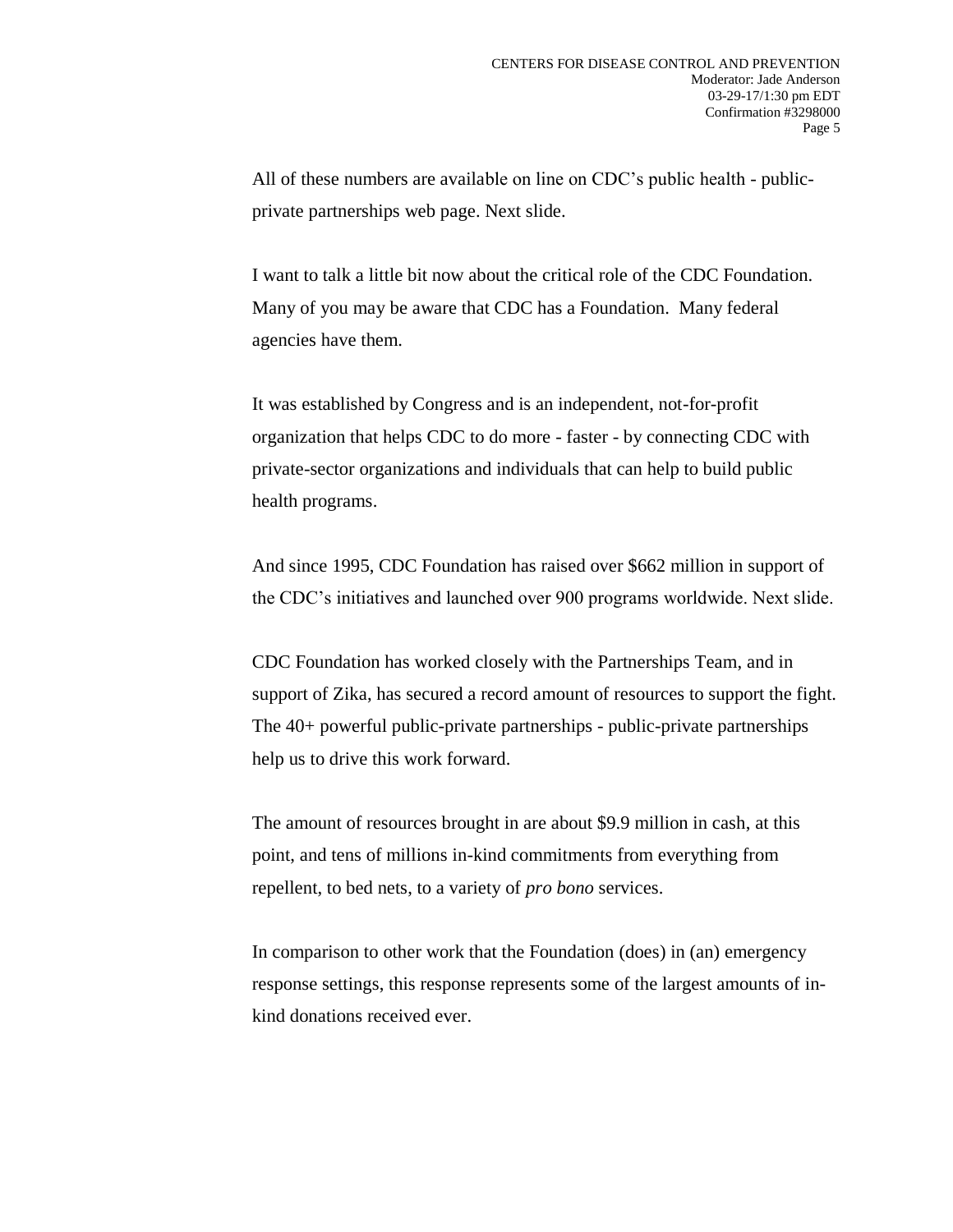The Zika response has been extremely complex and challenging, and CDC Foundation has been a lifeline, empowering critical interventions, particularly early in the response. Next slide.

So, I'd like to walk through this team's mission and core functions, and explain our role in working with the Foundation to build public-private partnerships.

Our mission is to identify priority response needs for business engagement and develop partnerships that expand CDC's reach and impact. We do this through a set of core functions.

First, by identifying priority opportunities through private sector engagement, working through processes to clear and formalize those partnerships, conceptualizing partnerships solutions challenging issues and problems, and developing and scaling partnership models to address the problems or issues.

Throughout the process, the team has a close working relationship with the CDC Foundation and with others at CDC to build public-private partnerships. Next slide.

So, I'm now on the "Zika Partnerships Teams Clearing and Formalizing Partnerships" slide.

I wanted to make you aware of the fact that all partnerships that are built by the agency go through a very formal and rigorous process before any gifts are accepted.

A Gifts Background form is required for every gift, and a conflict of interest review is conducted -- an extensive conflict of interest review.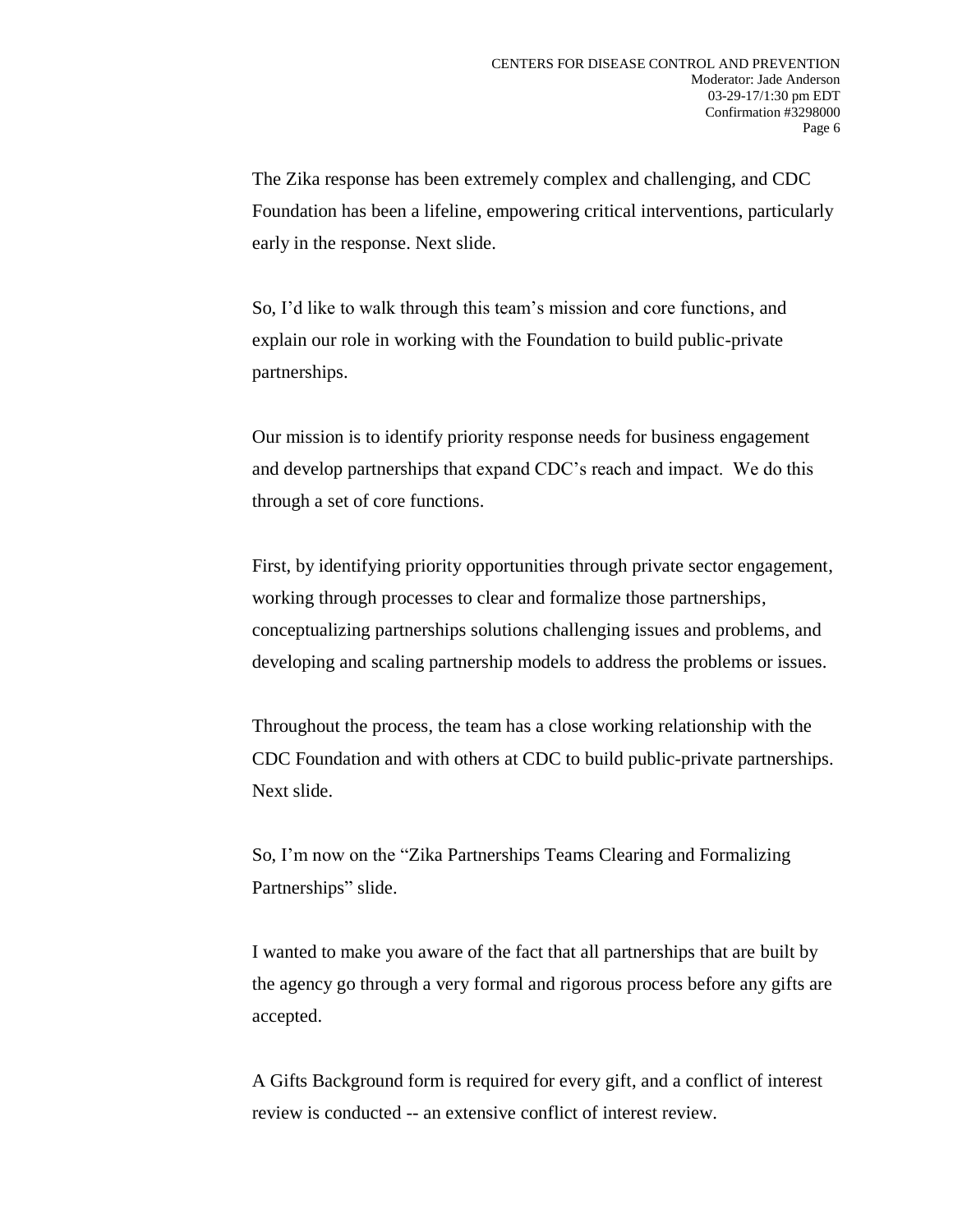When the EOC is activated for a public health emergency, the process for review includes review by CDC's Legal Team and the Ethics Desk within the CDC.

When there is a potential prohibited source, there is an additional layer of review at the CDC OD. The CDC Foundation also follows a rigorous conflict of interest review process for their potential gifts during an emergency response. Next slide.

So now that I've walked through a bit of the policies and process, I wanted to talk a little bit about some examples of how we've worked to develop and scale partnership models.

As I mentioned, the Partnership Team worked closely with response leaders and the CDC Foundation to identify and make the case for filling critical gaps in the emergency response like Zika.

In essence, the team worked around 3 primary tactics for prioritized private sector engagement: prevent the bite, prevent sexual transmission, and provide resources to pregnant women during the time of Zika.

Programs in interventions listed here I'm going to cover throughout the rest of the presentation. I'm going to spend a great deal of time, though, on the Zika Prevention Kit as an intervention - as an example for how this team has worked on conceptualizing and scaling partnership solutions. Next slide.

So, this is the "Zika Partnerships Team: Conceptualizing Partnership Solutions" slide. And here you'll see a photograph of the mockup of the first Zika Prevention Kit.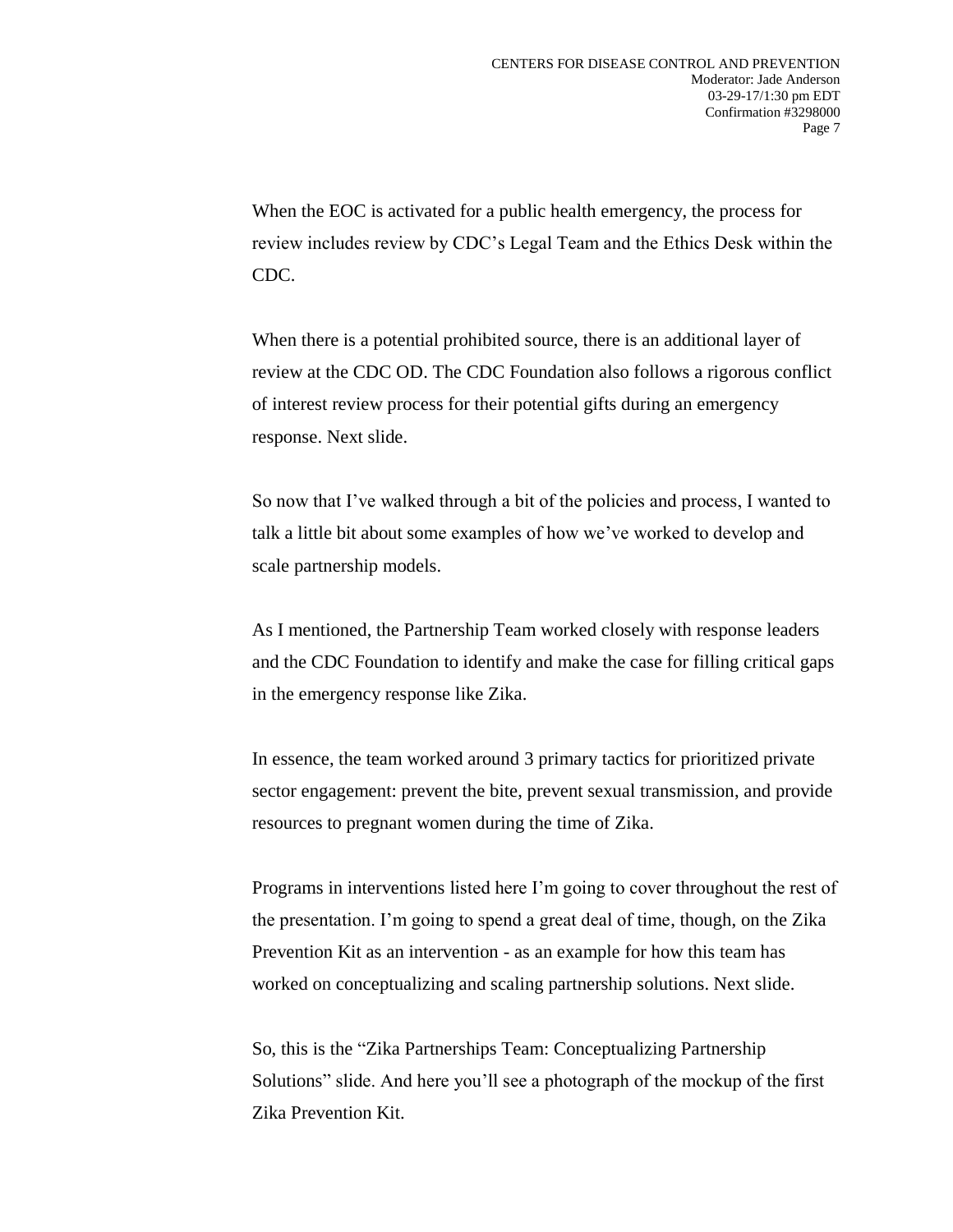Early on, CDC and the territories - CDC identified the territories at great risk and particularly Puerto Rico given the historical data that we have on the spread of other mosquito-borne viruses across the island, the weakened state of infrastructure and resources, and the vulnerable population.

CDC experts also recognized the many complex challenges facing us in vector control. And knowing this - and the fact that a vaccine would not be available for some time - protecting pregnant women became one of our highest priorities.

CDC immediately focused key tactics on protecting those at greatest risk, and CDC Foundation worked in lockstep with us to create and resource appropriate interventions.

Knowing we needed to act quickly, we began to identify resources and programs that would turn the tide and one of the first was the Zika Prevention Kit.

We envisioned that every pregnant woman would have access to the tools she needed to understand how to best protect herself.

So ZPK is a tote bag filled with items such as repellent, mosquito dunks, bed nets, condoms, permethrin spray for clothing, and - most importantly - CDC's Zika educational materials.

The CDC Foundation worked quickly over the first few months to raise cash resources and secure product donations for ZPK. Next slide.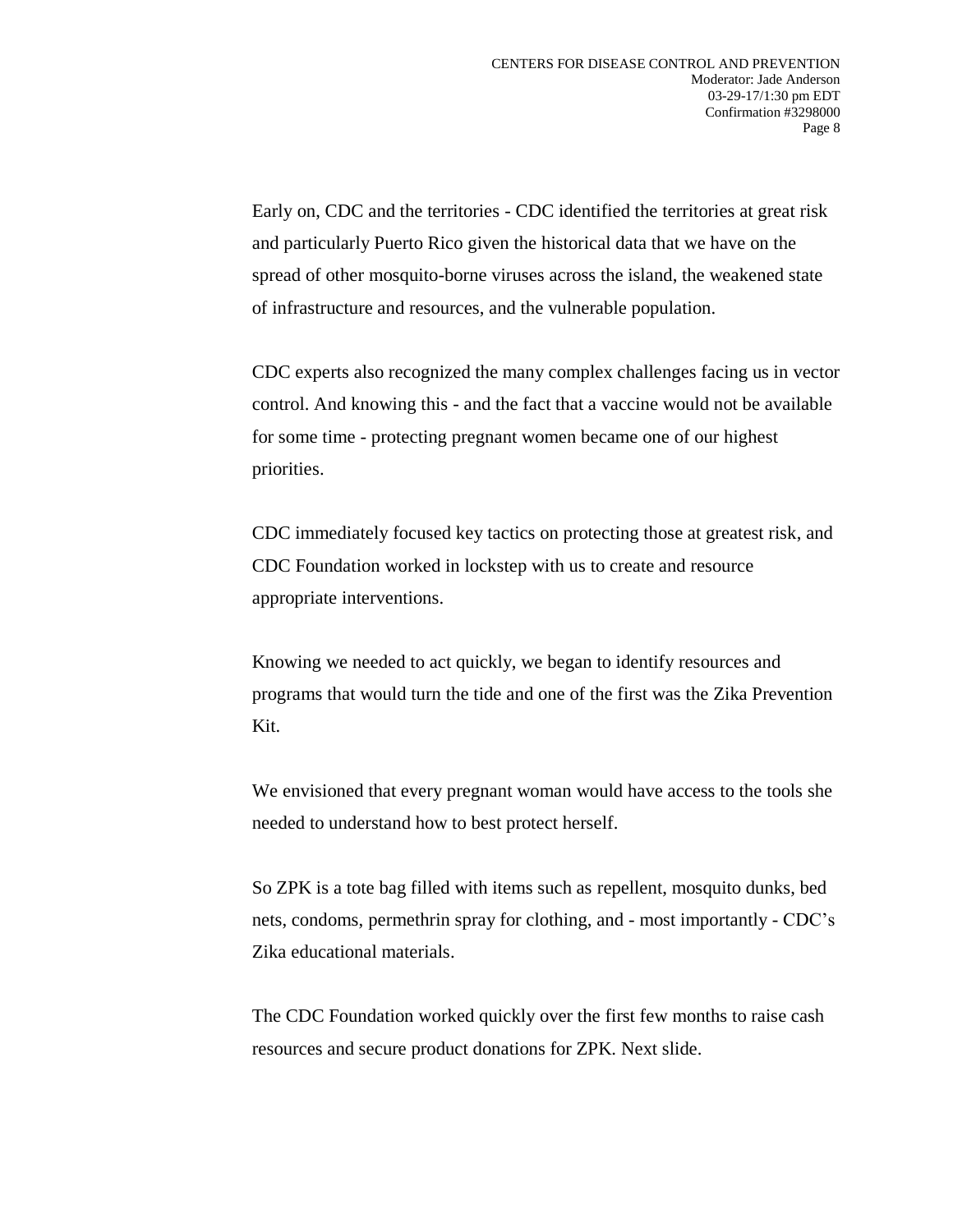Around Day 16, we had our contacts in American Samoa, US Virgin Islands, and Puerto Rico asking about Zika Prevention Kits as an intervention. Our contacts shared pictures of kit prototypes and asked them for feedback. And all the while the CDC Foundation was working to secure items, so that we could build the first wave of 5,000 kits.

The ultimate goal was to build 50,000 kits for US Virgin Islands, Puerto Rico, and American Samoa.

By Day 32, what you see in the first picture here is that we have 5,000 fully stocked Zika Prevention Kits on the ground in Puerto Rico, US Virgin Islands, and American Samoa.

And by Day 40, we'd launched an innovative partnership with the retail pharmacy chain that had the largest presence on the island of Puerto Rico. This partnership became the basis for what would become our retail partnership model, which we continue to scale as needed.

Partnering with retail pharmacy allowed us to raise awareness of Zika and the need for prevention within the community. And what you see here in this photo, this second photo, is the launch of the first Zika prevention section at the Walgreens in San Juan, Puerto Rico.

This section of the store paired repellent with condoms for the first time, creating a strong visual queue for consumers that Zika was a different kind of vector-borne illness.

It also included Joint Information Center prevention materials and messages, and the store developed PSAs and buck slips that were given out to customers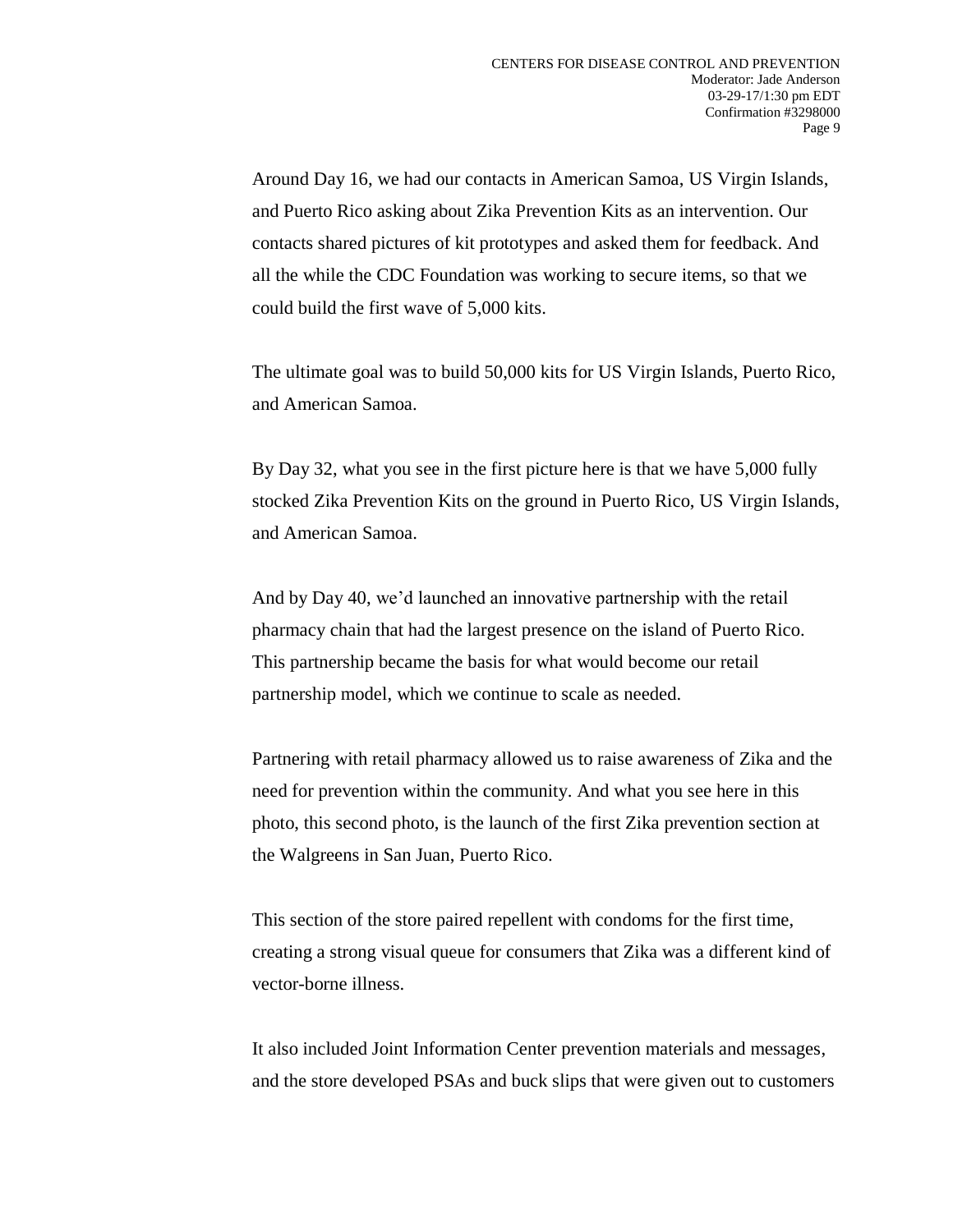when they made a purchase. This further amplified CDC's prevention messages.

Once this model had been established, we shared this approach with other chain retailers, including CVS and AmerisourceBergen, and both organizations have partnered with CDC in similar ways.

We recognized that partnering with retail would allow us a unique opportunity to reach women earlier when there was a suspected pregnancy or even prior to pregnancy.

With this knowledge, we continued to expand this model. And by Day 172, we had established a pilot with Walgreens to link the distribution of Zika Prevention Kits to the sale of products that indicated a suspected pregnancy like a pregnancy test, an ovulation predictor, or prenatal vitamins.

And that's what you see here in the third picture for Day 172. And I will note that, if you are looking at a previous version of the slide, this photograph has been changed.

The expansion of this partnership has been significant, because it augments our more traditional distribution channels - the WIC clinics - where we know that women may not be accessing services until their second trimester, causing us to miss a critical window of time to prevent Zika. Next slide.

One of the important parts of - important roles - of public-private partnerships, particularly in an emergency response, is the ability to help CDC be more agile and rapid in responding.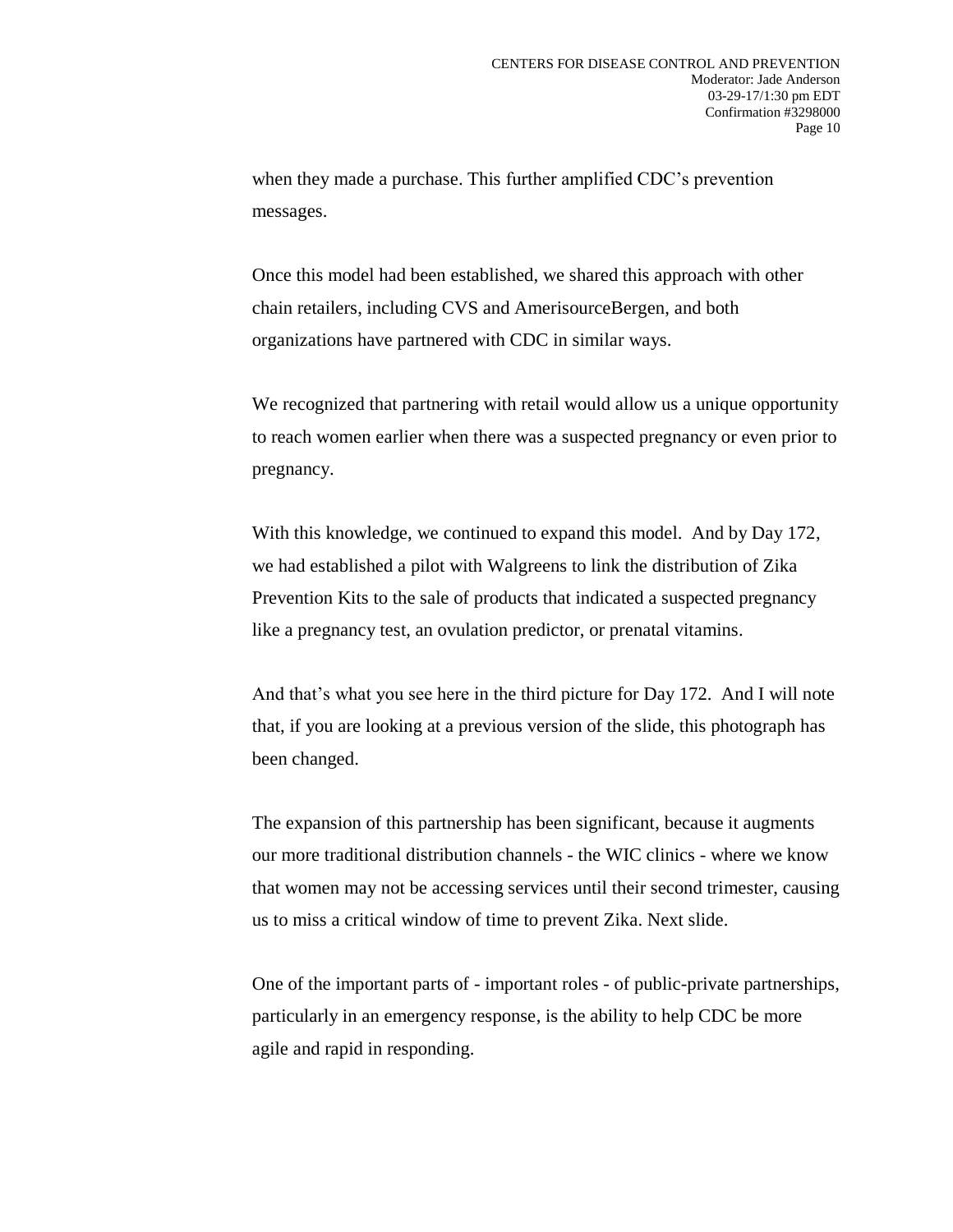This is a timeline of the first 40 days within the response as it relates to public-private partnerships. As you can see, by Day 5, even before CDC Foundation had activated both emergency response funds, the Partnerships Team and CDC Foundation were busy working, through partners, to educate on the needs of the response.

Based by Day 14, the Foundation had received the first donation of repellent. This is of critical importance given our goal to launch the ZPKs by Day 32. And by Day 35, UPS had pledged shipping support to the Foundation, helping us to overcome yet another hurdle.

And finally, by Day 40, we'd launched the Zika prevention section in Walgreens across the island of Puerto Rico, and this was accomplished along with support of CDC's communication effort.

One more important note about the scalability of this approach. Both Walgreens and CVS, major chain pharmacies that are in the territories, have worked with us on what they refer to as planograms. Basically, if we notify them of an area of local transmission in the continental United States, they're prepared to activate Zika prevention sections in their stores and local areas within 48 hours.\* Next slide.

This is the "Zika Prevention Kit Pharmacy Voucher" slide. And this is an example of our continuing effort to reach women, with a suspected or confirmed pregnancy, with Zika prevention messages and materials and represents another scale of the Zika Prevention Kit model - retail model.

We are working with the US Virgin Islands to broaden the distribution of ZPKs there by piloting a new program, where pregnant women are given a voucher from their obstetrician to pick up a ZPK at their local pharmacy.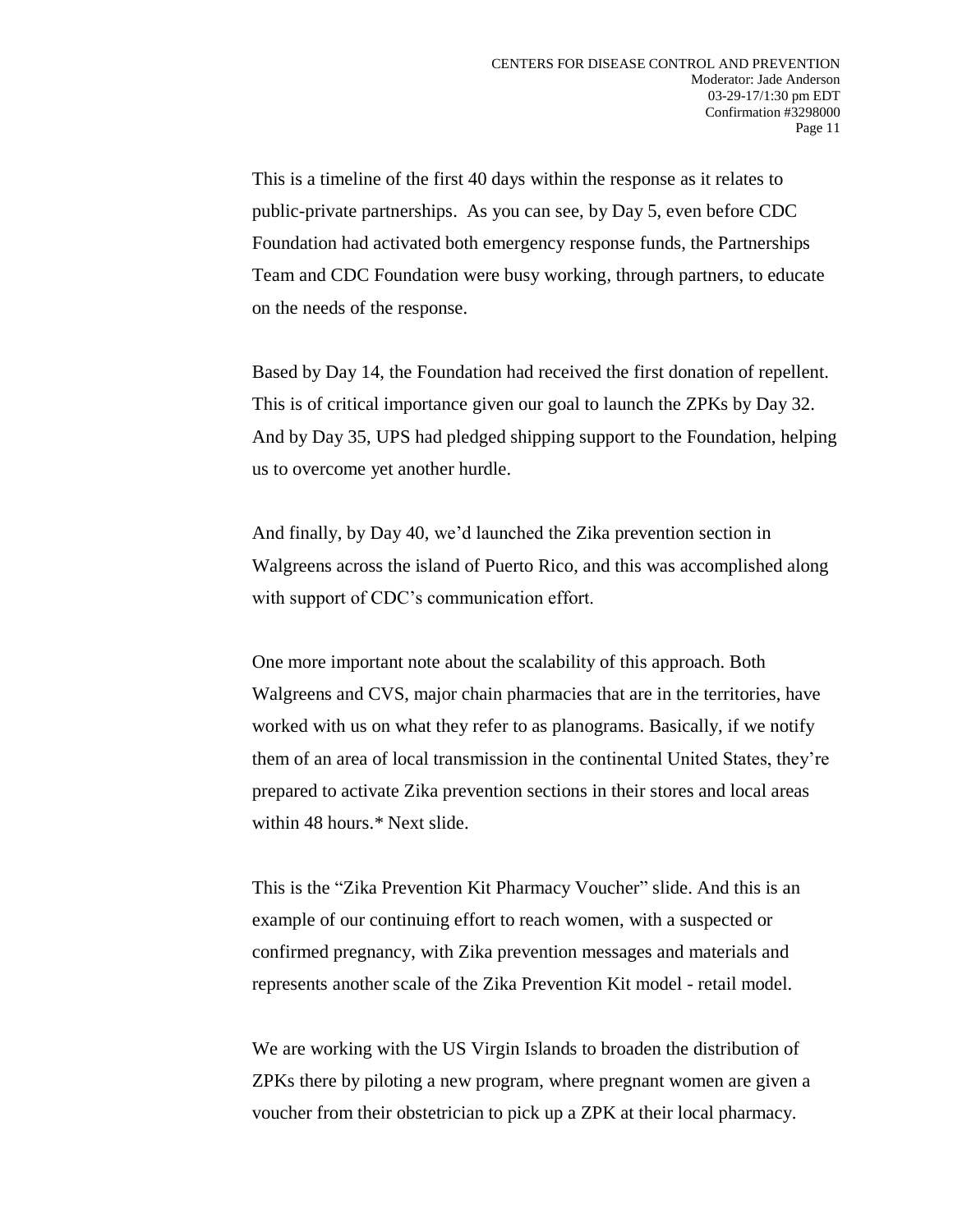The goal of this pilot is to offset distribution burden that the health department is currently assuming. We received approval to begin implementation in St. Thomas and will expand to St. Croix after initial results are in. Next slide.

In regards to the utility of the ZPKs as a Zika prevention tool, I would like to highlight some of the great work done by Dr. Chris Prue to evaluate ZKPs shared with permission from the Puerto Rico Department of Health.

Here you will see that among pregnant women in Puerto Rico, 30% of women indicated that they had used repellent most of time before receiving their Zika Prevention Kit. This shifted significantly to 76% after receiving the ZPK.

Similarly, women were only 7% likely to use condoms before receiving the ZPK, and this rose to 25% after.

Even though this is a slight shift it is significant, given the low-level of awareness of sexual transmission risk that existed on the island at this time. Next slide.

This is the slide "Zika Prevention Kits - Build Your Own." This is another example of continuing to reach pregnant women, and scaling up the Zika Prevention Kit model.

These are resources that are available for any of our industry partners and any of our partners across the United States, if you're looking to build Zika Prevention Kits or inform consumers about how they can protect themselves from Zika.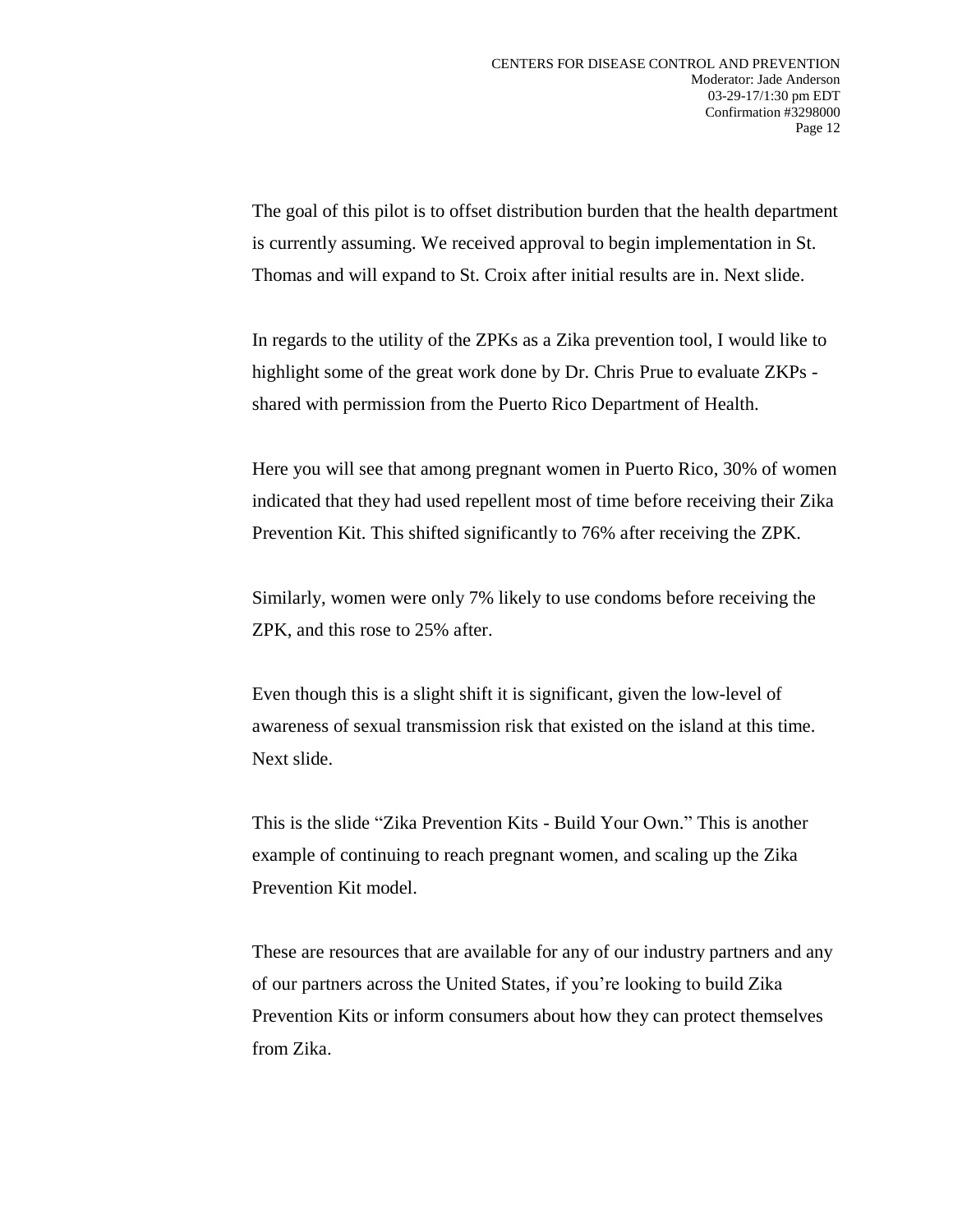The website listed at the bottom - you can see how to download both the traveler's Zika prevention kit needs and the "Build Your Own Zika Prevention Kit" infographics. Next slide.

I wanted to quickly highlight a few of the other activities that the Foundation that the Partnerships Team has worked closely with the CDC Foundation on. These are the interventions that I mentioned very early in the presentation.

The Zika Action Planning Summit happened at Day 49 within the response. CDC Foundation helped CDC to host, coordinate, and convene the vital ZAP Summit on behalf of the White House - hosting 450 participants and 2,500 webinar viewers to build and strengthen Zika readiness across state, local, and federal officials.

Many of you on the phone may have participated either in person or via webinar in the ZAP Summit. A summary of the summit and follow up documents can be found at CDC's Zika web page. Next slide.

Around Day 52, CDC - having identified the urgent need to develop and launch a Zika Risk Communications Campaign in Puerto Rico, and knowing that education is a key prevention tactic - worked together with CDC Foundation and convened a meeting with the Bill and Melinda Gates Foundation and the Pan American Health Organization.

CDC Foundation, through this meeting, helped CDC to develop a hemispheric collaborate - communications collaboration that would become Deten El Zika or Stop Zika (campaign).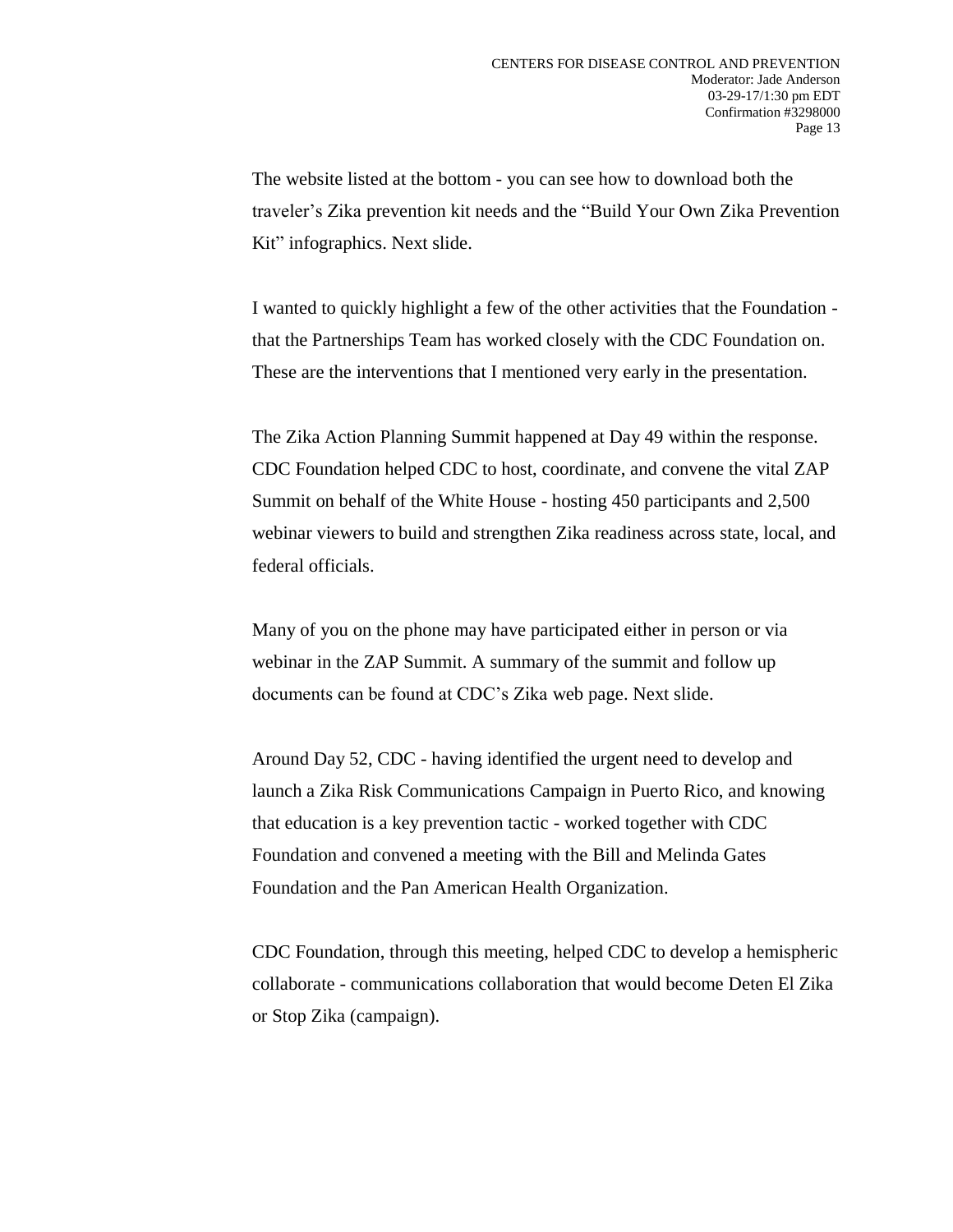This launched in Puerto Rico with some extension into the other territories. Partners continue to support this campaign by promoting campaign messages and assets across Puerto Rico.

If you visit the website -- detenelzika.org -- you can learn more about how you can engage and download some of the campaign assets. Next slide.

Zika Action Days were a way for the Partnerships Team to work with CDC Foundation and local and state health departments to engage the community around Zika prevention messaging.

This model - and here you'll see the Zika prevention or the Zika Action Days that happened in San Juan, Puerto Rico - Zika Action Days are hosted by health departments in collaboration with private sector partners and vendors. There have been 3 hosted in Puerto Rico, 2 in the U.S. Virgin Islands, 2 in American Samoa, and 1 in Miami.

At these events, community members receive access to free repellent, condoms, and receive education about vector control strategies that they can take home and use.

CDC has also worked to develop a Zika Action Day toolkit to make this toolkit available to state and local health departments who are interested in developing and hosting Zika Action Days in your communities.

This toolkit is in its final stages of clearance and will be made available soon on CDC's Zika web page. Next slide.

Most recently, the Partnerships Team worked closely with the CDC Foundation who cohosted - with CDC - a Vector Control Summit. This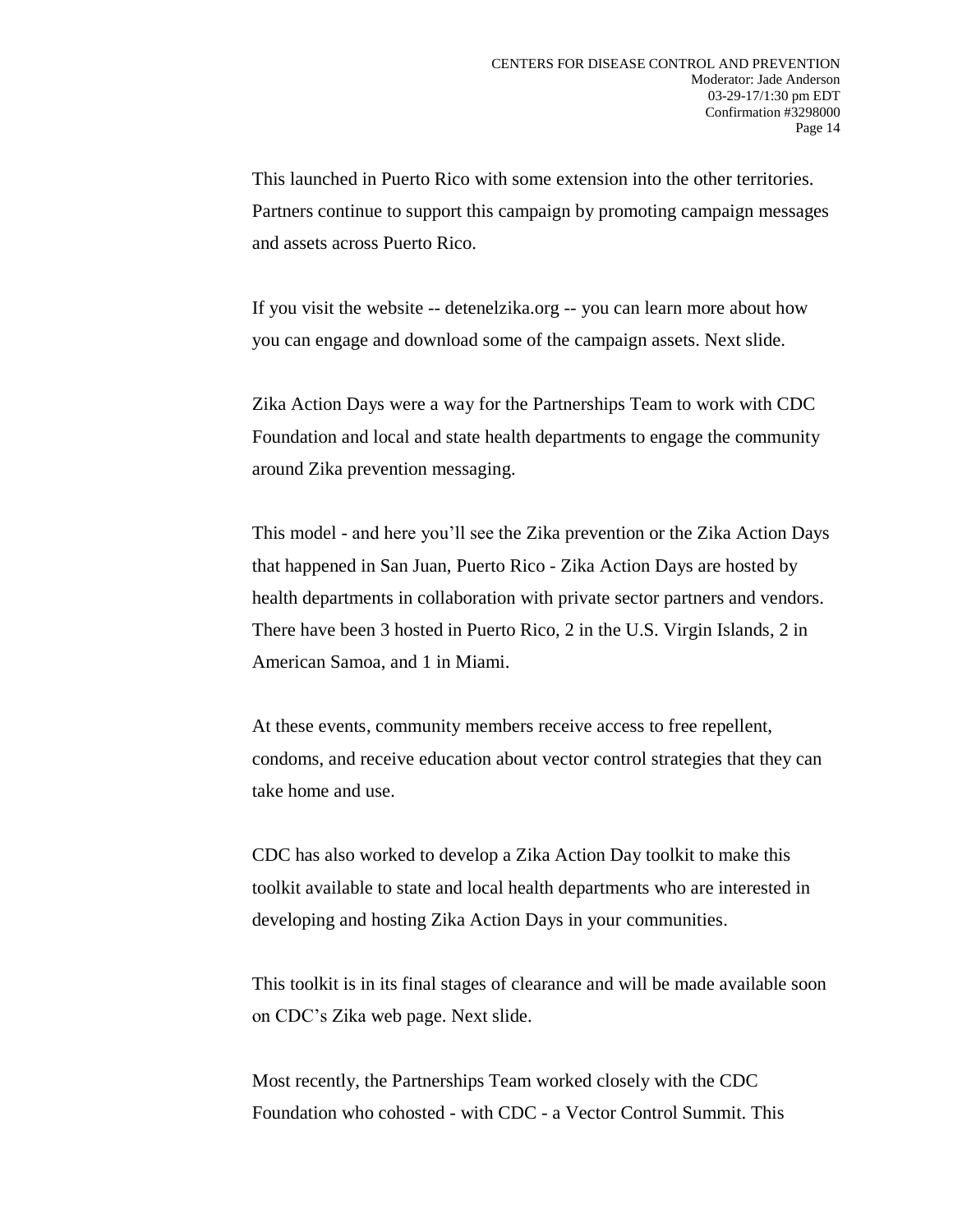summit was a cross-sector convening with the goal of bringing together thought leaders in vector control to develop innovative strategies.

One hundred and six persons participated from across academia, government, and industry. A report from this convening with recommendations is coming soon to CDC's Zika web page.\*\* Next slide.

And the work of both the Partnerships Team and the CDC Foundation continues. The Partnerships Team priorities are reset by incident managers every 30 to 90 days.

Currently, our priorities are to continue efforts to reach women with a suspected or confirmed pregnancy with Zika prevention messages and materials, and to support vector control activities to reduce the number of mosquitos actively transmitting Zika.

I would also invite you to visit the CDC Foundation's website at www.cdcfoundation.org for more on their role in support of Zika and other pressing public health concerns. Next slide.

And with that, I will close and take any questions that you might have about public-private partnerships, or CDC's Partnerships Team's role in the Zika response.

- Jade Anderson: Thank you so much, Melody, for your presentation. (Dory), we would like to open the lines for questions.
- Coordinator: Thank you. At this time, if you would like to ask a question, please press star then 1. You will be prompted to record your first and last name. To withdraw, your request press star - then 2.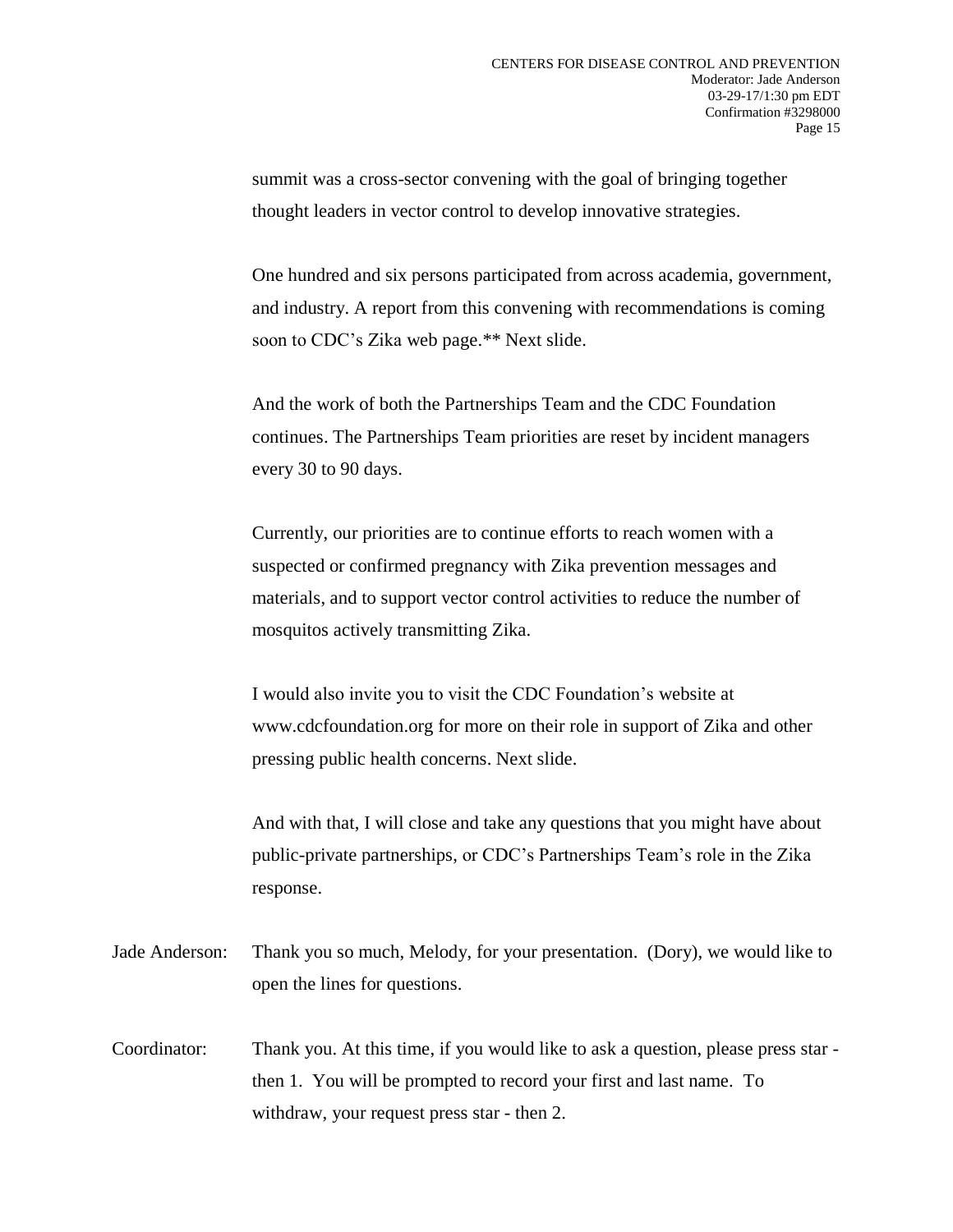Once again, at this time if you would like to ask a question, press star - then 1 now. At this time we have no questions.

- Jim Crockett: Make any comments?
- Coordinator: Once again, if you have a question or would like to make any comments, please press star - then 1. Please stand by for our first question or comment. Thank you for waiting. Our first question comes from (Ted Cy). Your line is open.
- (Ted Cy): I wondered if you could comment whether these programs will continue through the quiescent stage over the last several months. And if they were discontinued, when they will resume?
- Melody Stevens: So thank you for that question, Ted. The Zika Prevention Kits continue as an intervention within Zika response, and distribution continues across the island of Puerto Rico, US Virgin Islands. And we have disrupted local transmission in America Samoa, but kits are still available there.

In terms of the other interventions that are mentioned here, many of these were time-specific. For instance, the ZAP Summit was a time-specific activity as well as the Vector Summit.

But others, like the Deten El Zika, are remaining active. And those assets can still be accessed on the campaign's website. Did that answer your question?

(Ted Cy): Yes. Thanks very much. Have you seen any difference in, sort of, the response of the public to accessing these kits with the diminution or transmission over this winter?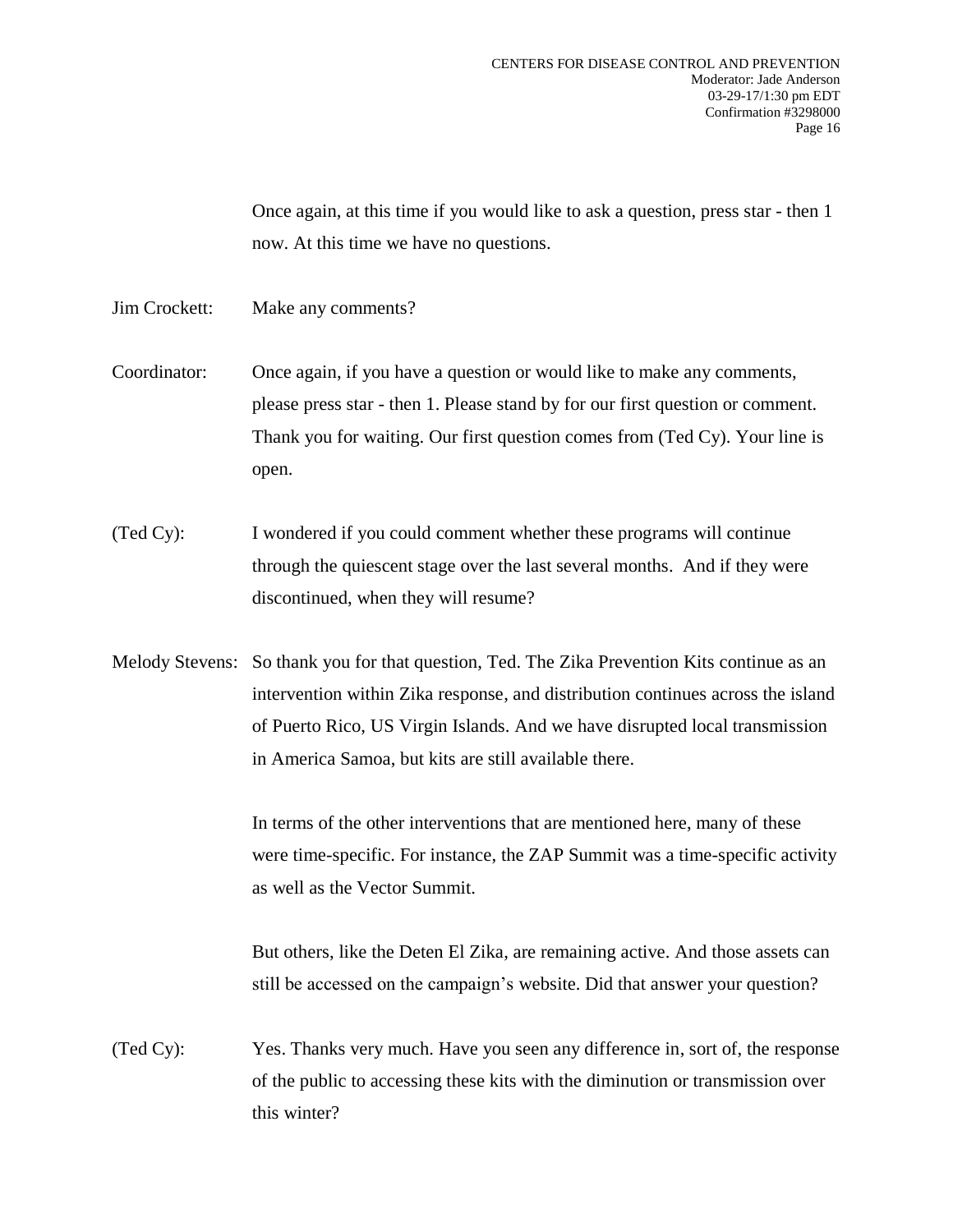Melody Stevens: Yes. This might be a good question for follow up. In order to answer your question thoroughly, I'd want to follow up with the subject matter experts that are on the group. So, happy to follow up with you off-line.

- Jade Anderson: And Ted, that is also something we can follow up with you on through the Preparedness Box as well, if we are not able to answer your question during the session.
- Jim Crockett: You need to send that to [preparedness@cdc.gov](mailto:preparedness@cdc.gov) that question and Ted, with your contact information. That will allow us to facilitate direct communication back with you.
- (Ted Cy): Thank you.
- Coordinator: Our next question comes from Robert Felix. Your line is open.
- Robert Felix: Yes, I am. This is Robert Felix with MothertoBaby. I wonder if there's a way we could also partner with you. We are the, I guess you could say, one of the folks that do technical assistance in terms of answering questions about infection with Zika during pregnancy.
- Melody Stevens: Thank you for that, Robert. And I would be happy to connect you with the folks that work on partnerships in the Pregnancy and Birth Defects Task Force.

So if we can - if you can email the box that was identified, we can make that connection and talk more about collaboration.

Robert Felix: Fantastic. Thank you.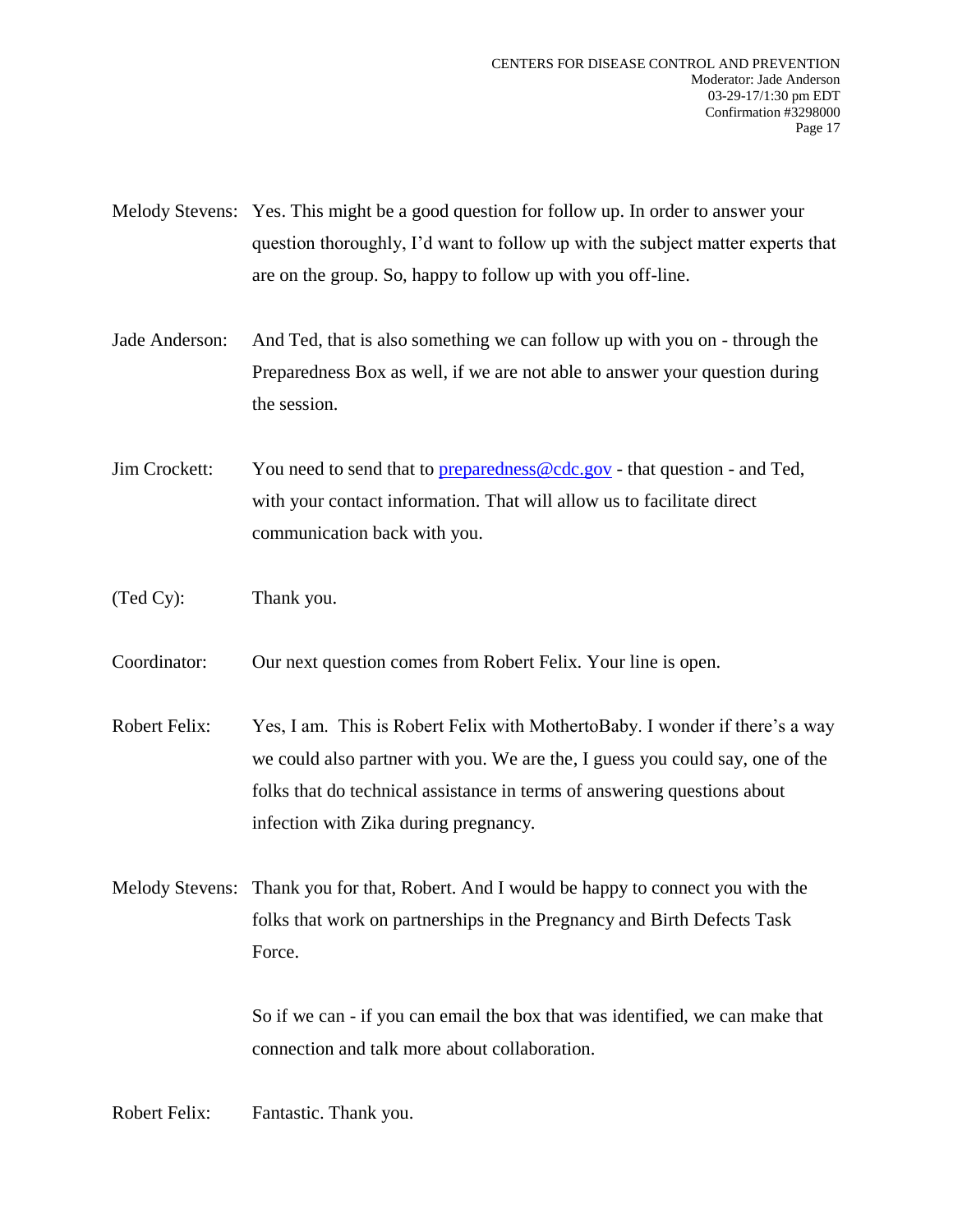Coordinator: Thank you. Our next question comes from (Carrie Ann). Your line is open.

(Carrie Ann): Hi. I was just wondering about the evaluation of the distribution ZPKs. I was interested in the one slide that was presented. It looks like 249, I think, women, were queried. I'm not sure exactly where this occurred and if there was any sort of difference in evaluating the ZPKs across the jurisdictions?

Melody Stevens: Thank you for that question. This is a - and I apologize for needing to follow up - but this is one that I definitely will want to follow up with you on, and connect you with Dr. Chris Prue who actually conducted this evaluation.

> I shared these data with permission from both her and from the Department of Health in Puerto Rico. I know this particular piece of data came from Puerto Rico. But any additional questions about the findings should definitely be directed to her. So, happy to follow up and connect you.

(Carrie Ann): Thank you.

Coordinator: And at this time, I'm showing no additional questions.

Jim Crockett: So Dory, we had a few open comments you want to do from here, while we're waiting for any questions. I do want to allow enough time for others that may be considering a question, but not to ask. Feel free to do that.

> This is really a two-way discussion part of the presentation. So before I do that, ma'am, over to you for a moment?

Melody Stevens: Sure. Just a few things I wanted to reiterate. One was the Zika Action Day Toolkit that's coming soon. And we would love to be able to follow-up and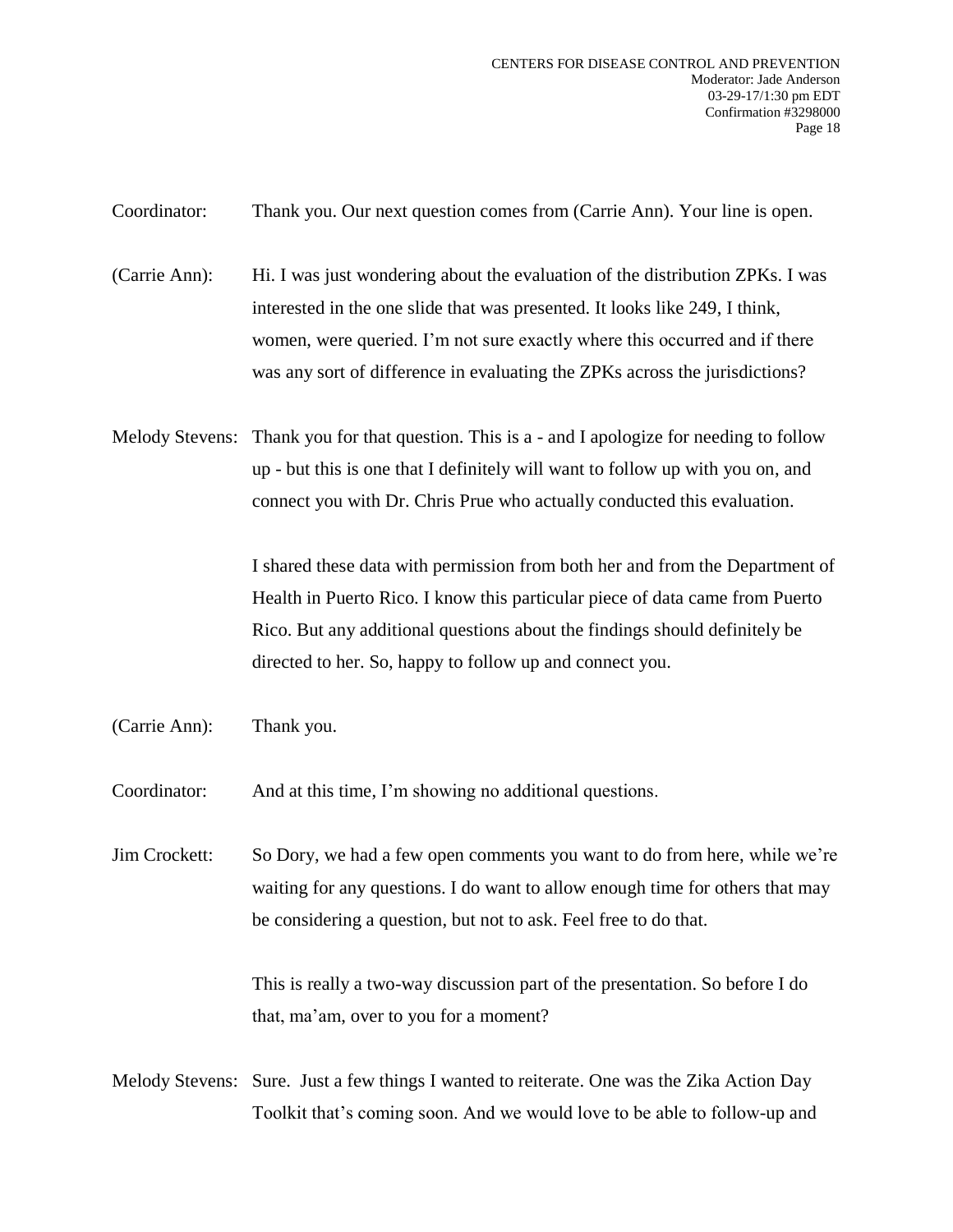share that with you, once it's available, because that toolkit walks through the scale-up of the Zika Action Day model and provides some important resources to state and local health departments for how you can work with industry in your local areas to connect community engagement events. So that tool, once available, I think could be very helpful.

And the second point is just, you know, as a big picture comment - is to think about public-private partnerships as a potential during times of limited resources and, you know, the need to have high impact rapidly. And to think about, you know, possible business engagement opportunities within your own community to further public health objectives.

Jim Crockett: So while we are waiting on questions, my sensing is, the private partnerships we've been dealing with out there - they're really ready to help. There's a good cause to do that. It's just a matter of reaching out, getting that connection to occur. I think that's been the case we've seen in a lot of things we've seen here.

So Dory, any other questions? We'll stand by for another two minutes.

Coordinator: Thank you. Once again to ask a question press star then 1, or make a comment you may also press star then 1. Currently we have no questions or comments.

> Once again if you would like to ask a question or make a comment you may press star then 1, now.

Jim Crockett: And Robert from MothertoBaby, we do have our Pregnancy and Birth Defects session following this. I think at 3 o'clock our time here on the East Coast. So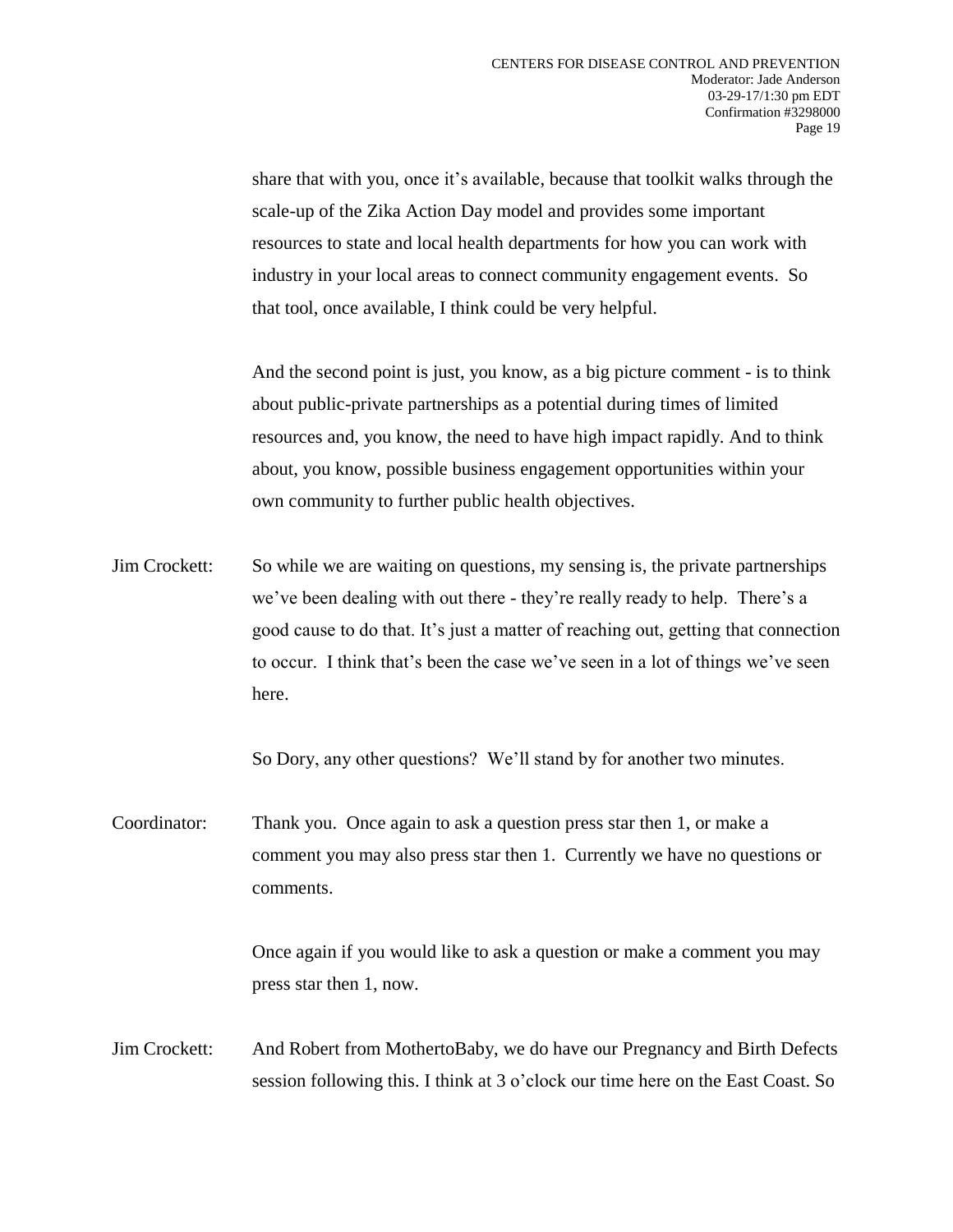that would be a good time to kind of call in and talk further partnerships that are occurring in that case.

Our Partnerships Team will be part of the call, if you have any other questions there. Let me turn it back over to Jade. Ma'am.

Jade Anderson: Okay, just a reminder, on the screen you should see displayed the upcoming webinar discussions that we have remaining for this series. We hope you all will join us today for our Pregnancy and Birth Defects webinar. And again, that's starting at 3 o'clock - and that's Eastern Daylight Time.

> Also, please remember the webinar slides, transcript, and audio recording will all be posted to the Zika web page on a rolling basis. This is a great resource or tool if you are not able to attend every session in person.

> We have also provided access to previous webinars to our awardees in our Division of State and Local Readiness Friday update and to our partners from our State Coordination Task Force Partner Share Functional mailbox

Thank you for participating in today's webinar. To increase our outreach efforts, please feel free to email the invites to additional parties you think should attend.

Also another reminder, please submit additional questions to preparedness@cdc.gov. That's preparedness@cdc.gov.

Thank you, Melody, for your time and we will conclude the call now. Have a great remainder of your day. Dory, could you please stand by?